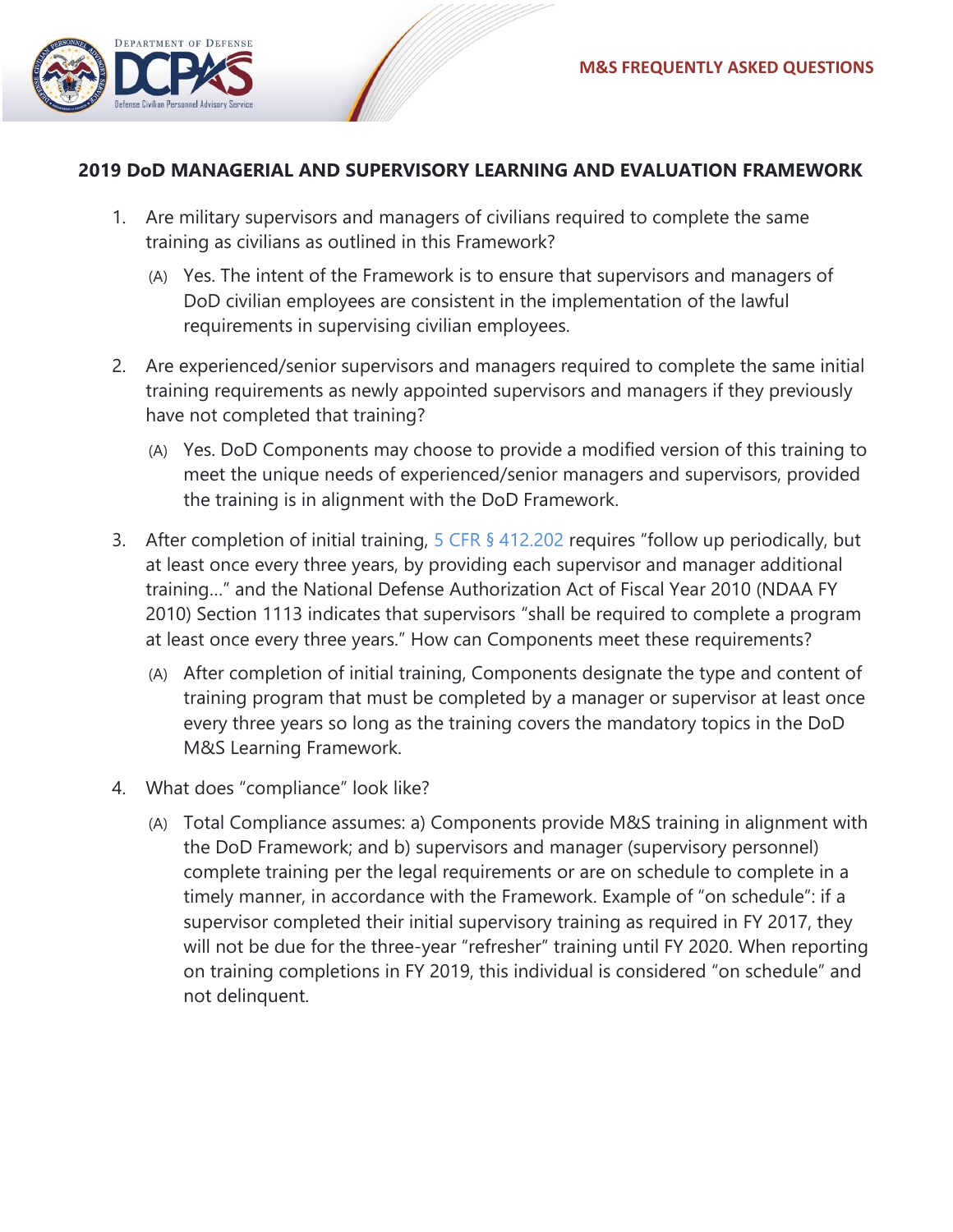

- 5. What are the consequences of not completing training in accordance with the Framework?
	- (A) To the extent that a supervisor or manager fails to complete training within the specified timeframe, his/her supervisor is encouraged to contact their local labor and employee relations staff for guidance on non-compliance. Components/Agencies may also refer to OPM's guidance outlined in the [Frequently](https://www.opm.gov/wiki/uploads/docs/Wiki/OPM/training/Complete%20508-%20Frameworks,%20Fact%20Sheet,%20learning%20objectives,%20and%20additional%20resources.pdf)  [Asked Questions section of the 2015 Federal Supervisory and Managerial](https://www.opm.gov/wiki/uploads/docs/Wiki/OPM/training/Complete%20508-%20Frameworks,%20Fact%20Sheet,%20learning%20objectives,%20and%20additional%20resources.pdf)  [Framework and Guidance.](https://www.opm.gov/wiki/uploads/docs/Wiki/OPM/training/Complete%20508-%20Frameworks,%20Fact%20Sheet,%20learning%20objectives,%20and%20additional%20resources.pdf)
- 6. Are managers required to go through training for supervisory skills before moving into the managerial skills training?
	- (A) Yes, however, Components are encouraged to ensure managers obtain the appropriate level of training at the right time of their leader development and within the DoD Framework.
- 7. Why are some topics and learning outcomes in the Supervisory and Managerial Sub-Frameworks the same?
	- (A) Four (4) identical topics originate in 5 CFR 412.202, which specifically cites supervisors and managers requiring training in the topics outlined, however, the learning outcomes are tailored for supervisory and managerial skills, respectively.
- 8. How should a DoD Component decide which Sub-Framework (Supervisory Skills or Managerial Skills) applies to their supervisors and managers, if the titles "supervisor" and "manager" are used inter-changeably by the Office of Personnel Management (OPM)?
	- (A) Components should utilize existing classification standards and definitions (from the [\(General Schedule Supervisory Guide\)](https://www.opm.gov/policy-data-oversight/classification-qualifications/classifying-general-schedule-positions/functional-guides/gssg.pdf) and ensure position descriptions, and related documentation, accurately reflect duties and responsibilities. Most commonly used classification standards are outlined in Appendix II of the DoD Framework.
- 9. Can managers and supervisors complete the same training?
	- (A) Yes, however, as referenced in the "Desired Outcomes" (outlined in the DoD Framework), Components are encouraged to respect the time and specific needs of managers and supervisors and to ensure the right people get the right training at the right time in their development (i.e., avoid "over-training").

*\*Successful Practice: Components have options for how to implement. They can develop two unique courses and identify supervisors and managers via classification guidance and codes or through selfidentification via a learning management system (LMS). Another option: if these courses are on-line or in-classroom, Components can create two tracts (or specific modules) to cover mandatory requirements: e.g., tract 1 is supervisory and tract 2 is managerial, with Components directing supervisors and managers to either track 1 and 2, or both if circumstances warrant.*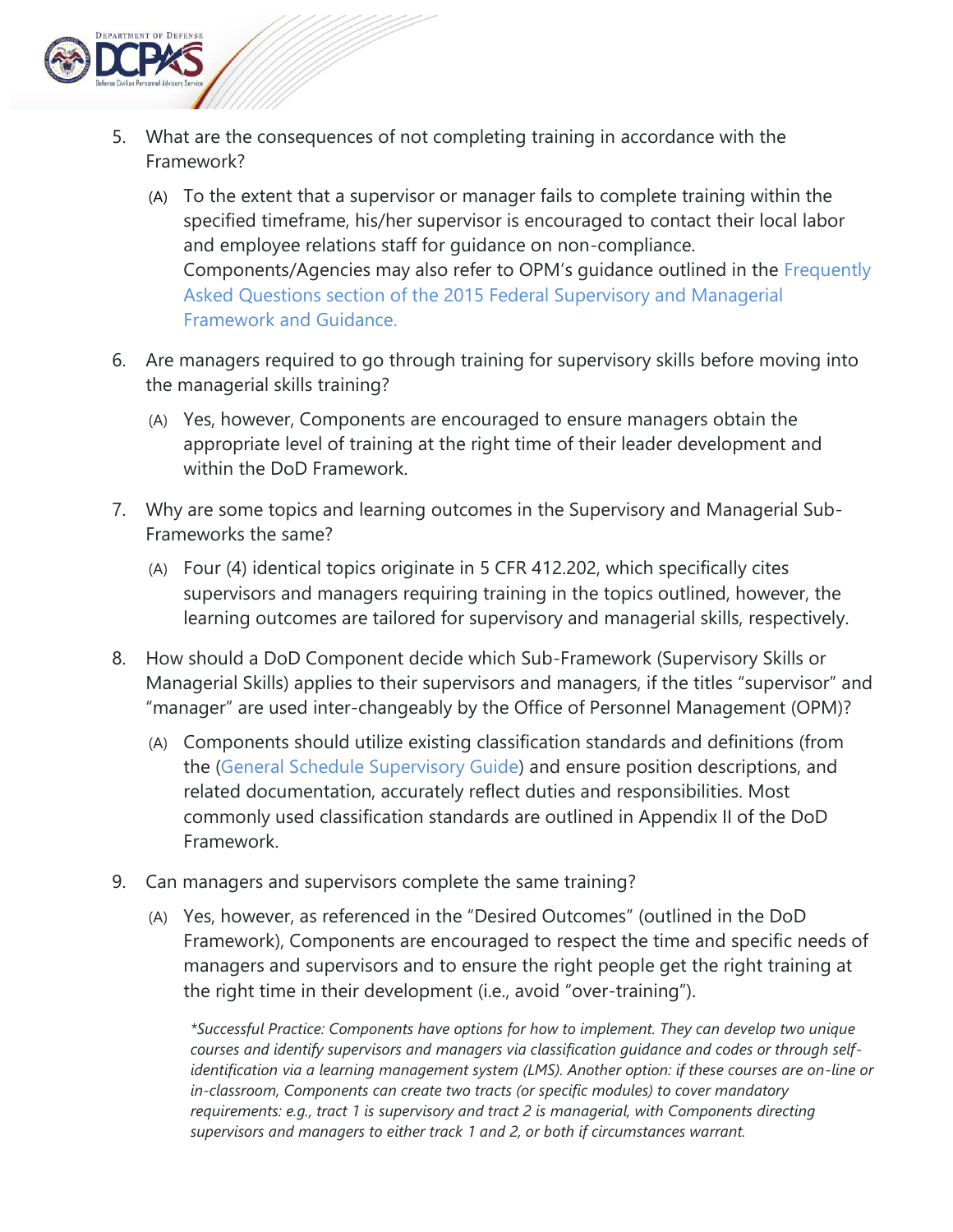

- 10. Are supervisory executive level personnel (civilian executives, General Officers, Flag Officers) required to take M&S training?
	- (A) Per the Office of Personnel Management (OPM) [Framework for the Continuing](https://www.chcoc.gov/content/framework-continuing-development-federal-senior-executives)  [Development of Federal Senior Executives:](https://www.chcoc.gov/content/framework-continuing-development-federal-senior-executives) "OPM published final regulations on Supervisory, Management, and Executive Development, [5 CFR part 412,](https://www.gpo.gov/fdsys/pkg/CFR-2012-title5-vol1/pdf/CFR-2012-title5-vol1-part412.pdf) on December 10, 2009 outlining mandatory leadership training requirements. These regulations discuss systematic training and development of supervisors, managers, and executives, and require new executives to receive training when they make critical career transitions, for instance, from manager to executive. This training should be consistent with assessment of the needs of both the agency and the executive." Training implementation is at Components' discretion, however, at a minimum should be in alignment with [5 CFR part 412.202.](https://www.gpo.gov/fdsys/pkg/CFR-2012-title5-vol1/pdf/CFR-2012-title5-vol1-part412.pdf)
- 11. Must Component programs be a certain number of hours or follow a specific format to meet the learning outcomes outlined in the DoD Framework?
	- (A) No. DoD Components are responsible for determining the appropriate length and format as long as it is in alignment with the DoD Framework.
- 12. Are there specific learning objectives that Components are required to incorporate in their training programs?
	- (A) No. The Framework provides learning outcomes only, with the intention of allowing each Component to customize programs to meet specific needs.
- 13. If a supervisor or manager receives M&S training in one DoD Component and moves to another DoD Component, are they required to take the training again in the new Component?
	- (A) It is at the discretion of the receiving DoD Component.
- 14. If a supervisor or manager receives M&S training in another Department or Agency outside DoD - and moves into a supervisory or managerial position within DoD, are they required to take the training again in the new DoD organization?
	- (A) It is at the discretion of the DoD Component; however, the DoD M&S Framework is specific to meet the intent of the DoD mission.
- 15. There are DoD supervisors and managers who supervise employees of another Component. Does this mean that some supervisors and/or managers may be required to complete multiple Component trainings?
	- (A) It is at the discretion of each DoD Component regarding training requirements, however, the Department encourages reciprocity to the extent practicable. This will require coordination with and support from Human Resources offices at the local level.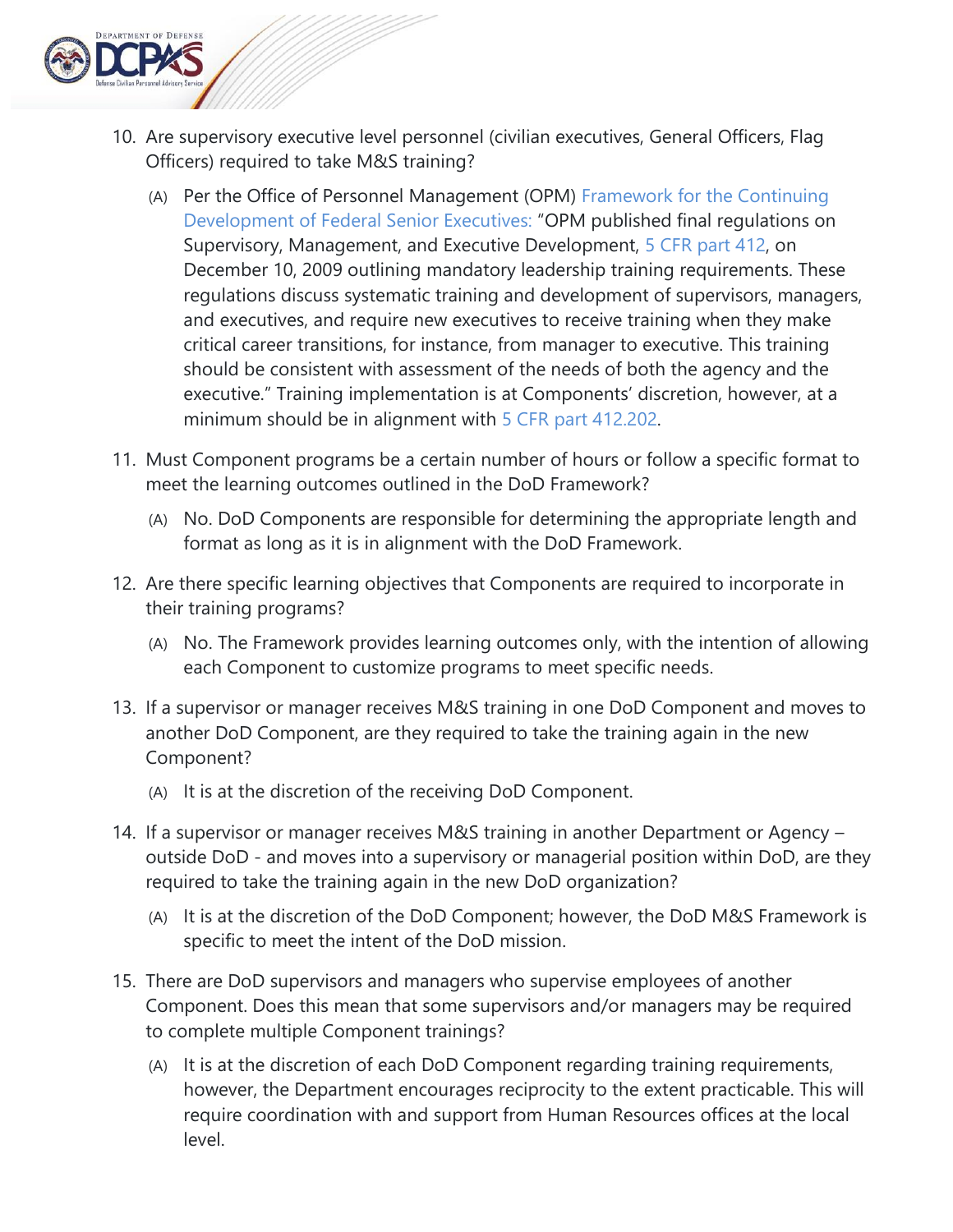

- 16. DoD supervisors and managers of civilian employees fall into various categories (including personnel systems), e.g., Appropriated Fund (APF), National Guard Technician (NG Tech), Nonappropriated Fund (NAF), Local National (LN), Active Duty military, Defense Civilian Intelligence Personnel System (DCIPS), Acquisition Demonstration, etc. Additionally, DoD supervisors and managers in one category may supervise employees who fall under another category (e.g., APF supervising NAF). Does this mean that some managers and supervisors of DoD civilians may be required to complete multiple trainings?
	- (A) The trigger for the primary training should be: "whom does the supervisor or manager supervise?" Components must ensure that each manager and supervisor receives appropriate training and support, respective to the employees supervised, and it is at Component discretion if multiple trainings are required. The Department encourages reciprocity. Components must provide training in alignment with the Framework, regardless of category (e.g., personnel system or Title).

(NOTE: *The Defense Civilian Personnel Data System (DCPDS) Field "Type Employee Supervised" indicates the population supervised, e.g., Appropriated Fund, NAF, LN, military, National Guard Technician*).

- 17. Does this training requirement apply to Nonappropriated Fund (NAF) personnel?
	- (A) Yes. DoD Components are required to ensure all DoD managers and supervisors (to include NAF managers and supervisors) of DoD NAF employees receive appropriate training in accordance with the Framework.
- 18. Does this training requirement apply to Local Nationals?
	- (A) Yes. DoD Components are required to ensure all DoD managers and supervisors (to include local national managers and supervisors) of DoD local national employees receive appropriate managerial and supervisory training in accordance with the DoD M&S Learning and Evaluation Framework. DoD Components are responsible for making sure the training is in compliance with all applicable Status of Forces Agreements, local and country-specific workplace laws and regulations, local labor agreements, local and regional command regulations, and applicable DoD-wide regulations.
- 19. The DoD Framework appears to be aligned with leadership competencies. Are these competencies required to be addressed in Component training programs?
	- (A) No. The DoD Framework includes examples of leadership competencies that can be incorporated into programs at the discretion of each DoD Component. The leadership competency examples align with the DoD Civilian Leader Development Continuum.